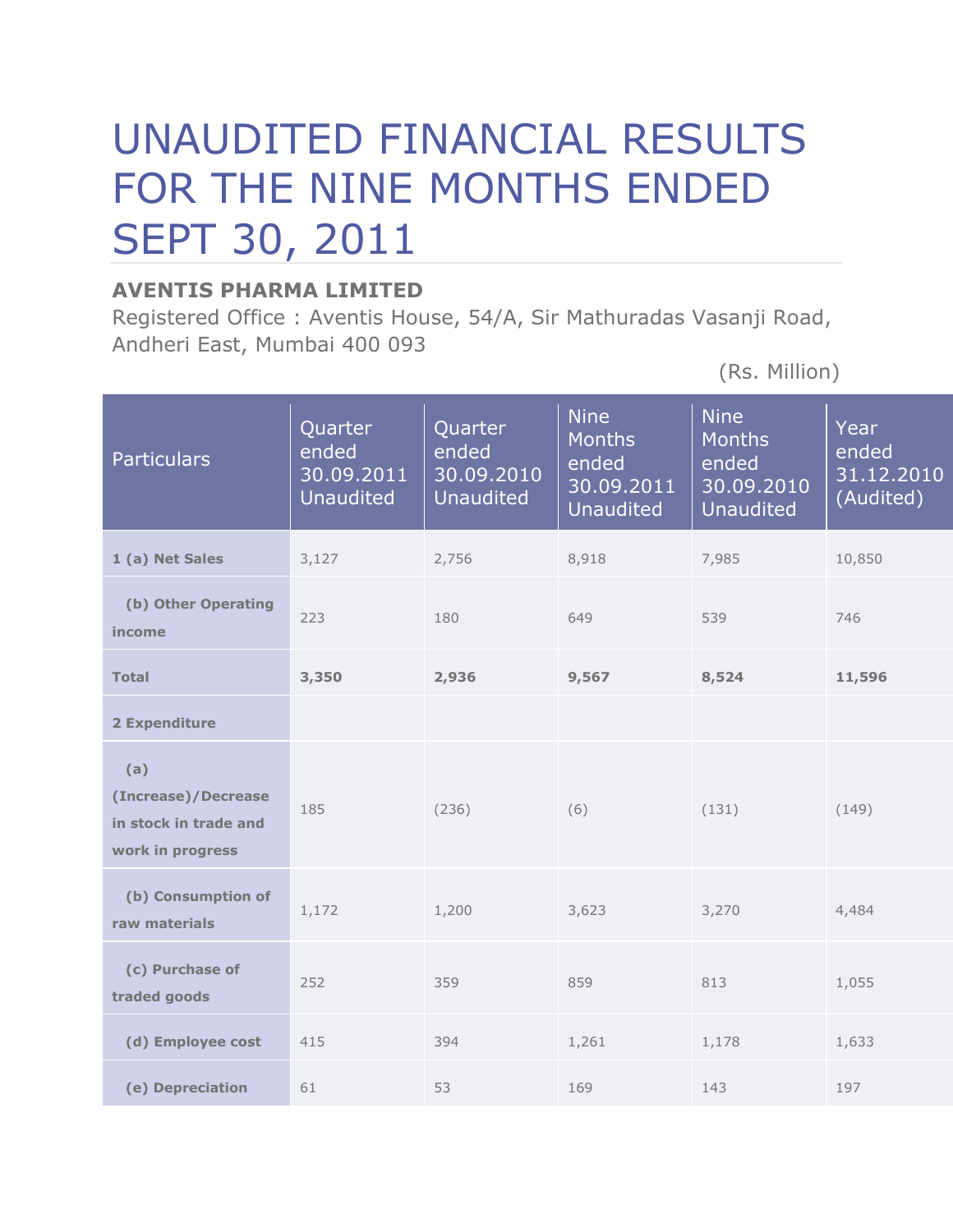| <b>Particulars</b>                                                                                   | Quarter<br>ended<br>30.09.2011<br><b>Unaudited</b> | Quarter<br>ended<br>30.09.2010<br><b>Unaudited</b> | <b>Nine</b><br><b>Months</b><br>ended<br>30.09.2011<br><b>Unaudited</b> | <b>Nine</b><br>Months<br>ended<br>30.09.2010<br><b>Unaudited</b> | Year<br>ended<br>31.12.2010<br>(Audited) |
|------------------------------------------------------------------------------------------------------|----------------------------------------------------|----------------------------------------------------|-------------------------------------------------------------------------|------------------------------------------------------------------|------------------------------------------|
| (f) Other<br>expenditure                                                                             | 600                                                | 614                                                | 1,815                                                                   | 1,631                                                            | 2,396                                    |
| (g) Total                                                                                            | 2,685                                              | 2,384                                              | 7,721                                                                   | 6,904                                                            | 9,616                                    |
| <b>3 Profit from</b><br><b>Operations before</b><br>665<br><b>Other Income and</b><br>Interest (1-2) |                                                    | 552                                                | 1,846                                                                   | 1,620                                                            | 1,980                                    |
| <b>4 Other Income</b>                                                                                | 146                                                | 133                                                | 458                                                                     | 253                                                              | 389                                      |
| <b>5 Profit before</b><br>Interest $(3+4)$                                                           | 811                                                | 685                                                | 2,304                                                                   | 1,873                                                            | 2,369                                    |
| <b>6 Interest</b>                                                                                    |                                                    |                                                    |                                                                         |                                                                  | 29                                       |
| 7 Profit before tax and<br><b>Exceptional items (5-</b><br>6)                                        | 811                                                | 685                                                | 2,304                                                                   | 1,873                                                            | 2,340                                    |
| <b>8 Tax Expense</b>                                                                                 | 263                                                | 212                                                | 753                                                                     | 615                                                              | 790                                      |
| 9 Net Profit for the<br>period before<br><b>Exceptional items (7-</b><br>8)                          | 548                                                | 473                                                | 1,551                                                                   | 1,258                                                            | 1,550                                    |
| <b>10 Exceptional item</b><br>(net of tax)                                                           | $\overline{\phantom{a}}$                           |                                                    |                                                                         |                                                                  | 757                                      |
| 11 Net Profit for the<br>period after<br><b>Exceptional items</b>                                    | 548                                                | 473                                                | 1,551                                                                   | 1,258                                                            | 2,307                                    |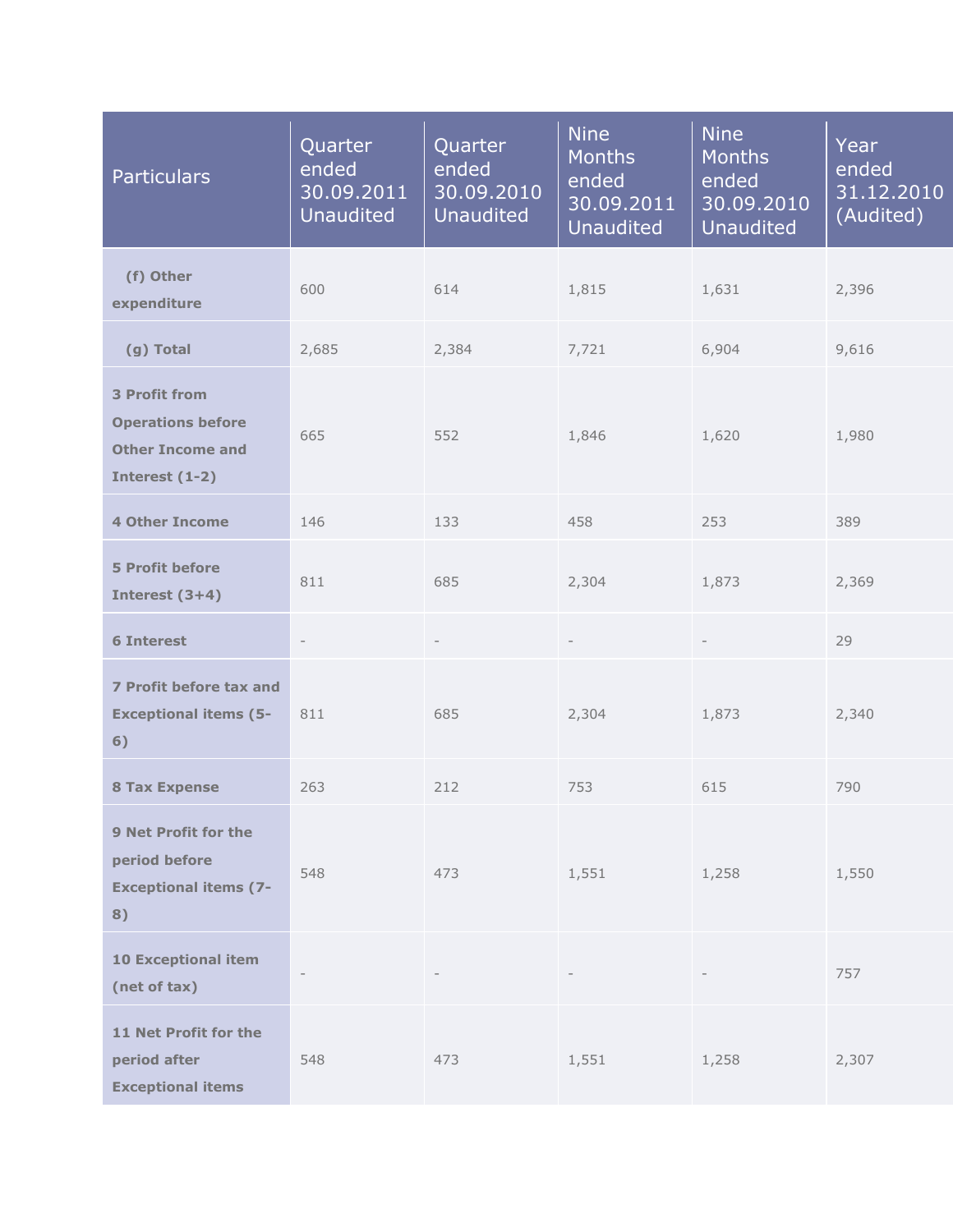| <b>Particulars</b>                                                                                                                                                                     | Quarter<br>ended<br>30.09.2011<br><b>Unaudited</b> | Quarter<br>ended<br>30.09.2010<br><b>Unaudited</b> | <b>Nine</b><br><b>Months</b><br>ended<br>30.09.2011<br><b>Unaudited</b> | <b>Nine</b><br><b>Months</b><br>ended<br>30.09.2010<br><b>Unaudited</b> | Year<br>ended<br>31.12.2010<br>(Audited) |
|----------------------------------------------------------------------------------------------------------------------------------------------------------------------------------------|----------------------------------------------------|----------------------------------------------------|-------------------------------------------------------------------------|-------------------------------------------------------------------------|------------------------------------------|
| $(9+10)$                                                                                                                                                                               |                                                    |                                                    |                                                                         |                                                                         |                                          |
| 12 Paid-up equity<br>share capital<br>(Face Value of Rs. 10<br>per Share)                                                                                                              | 230                                                | 230                                                | 230                                                                     | 230                                                                     | 230                                      |
| <b>13 Reserves excluding</b><br><b>Revaluation Reserves</b><br>as per balance sheet<br>of previous<br>accounting year                                                                  |                                                    |                                                    |                                                                         |                                                                         | 9,748                                    |
| <b>14 Earnings Per Share</b><br>(EPS) before<br><b>Exceptional items</b><br>(Rs.)<br><b>(Basic and diluted EPS</b><br>for the period and for<br>the previous year)<br>(Not Annualised) | 23.83                                              | 20.57                                              | 67.43                                                                   | 54.70                                                                   | 67.39                                    |
| <b>15 Earnings Per Share</b><br>(EPS) after<br><b>Exceptional items</b><br>(Rs.)<br>(Basic and diluted EPS<br>for the period and for<br>the previous year)<br>(Not Annualised)         | 23.83                                              | 20.57                                              | 67.43                                                                   | 54.70                                                                   | 100.30                                   |
| <b>16 Public</b>                                                                                                                                                                       |                                                    |                                                    |                                                                         |                                                                         |                                          |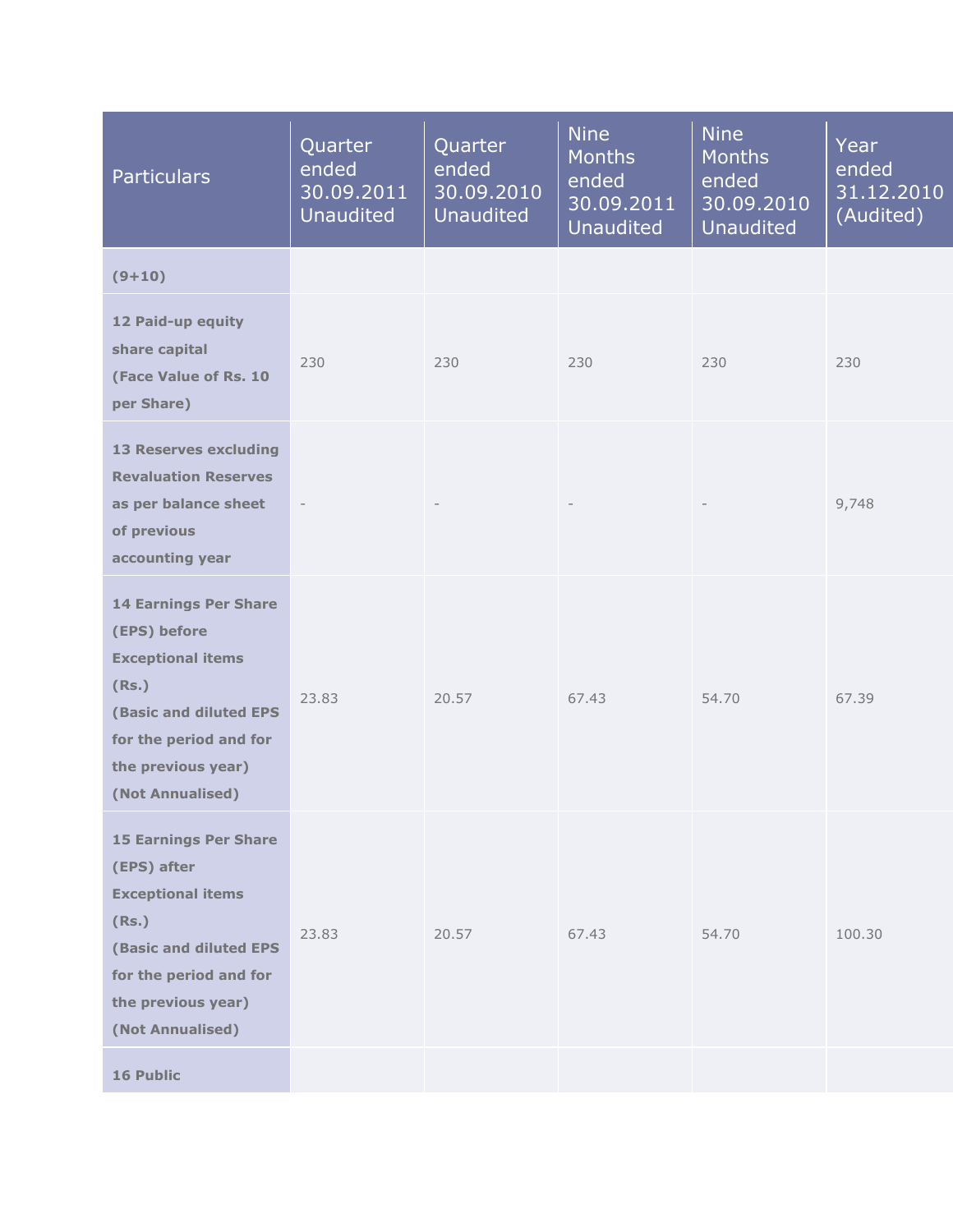| <b>Particulars</b>                                                                               | Quarter<br>ended<br>30.09.2011<br><b>Unaudited</b> | Quarter<br>ended<br>30.09.2010<br><b>Unaudited</b> | <b>Nine</b><br><b>Months</b><br>ended<br>30.09.2011<br><b>Unaudited</b> | <b>Nine</b><br><b>Months</b><br>ended<br>30.09.2010<br><b>Unaudited</b> | Year<br>ended<br>31.12.2010<br>(Audited) |
|--------------------------------------------------------------------------------------------------|----------------------------------------------------|----------------------------------------------------|-------------------------------------------------------------------------|-------------------------------------------------------------------------|------------------------------------------|
| <b>Shareholding</b>                                                                              |                                                    |                                                    |                                                                         |                                                                         |                                          |
| - Number of Shares                                                                               | 9,121,035                                          | 9,121,035                                          | 9,121,035                                                               | 9,121,035                                                               | 9,121,035                                |
| - Percentage of<br><b>Shareholding</b>                                                           | 39.60%                                             | 39.60%                                             | 39.60%                                                                  | 39.60%                                                                  | 39.60%                                   |
| <b>17 Promoters and</b><br><b>Promoter group</b><br><b>Shareholding</b>                          |                                                    |                                                    |                                                                         |                                                                         |                                          |
| a)<br><b>Pledged/Encumbered</b>                                                                  |                                                    |                                                    |                                                                         |                                                                         |                                          |
| - Number of shares                                                                               | <b>NIL</b>                                         | <b>NIL</b>                                         | <b>NIL</b>                                                              | <b>NIL</b>                                                              | <b>NIL</b>                               |
| - Percentage of<br>shares (as a % of<br>total shareholding of<br>promoter and<br>promoter group) | <b>NIL</b>                                         | NIL.                                               | NIL.                                                                    | <b>NIL</b>                                                              | <b>NIL</b>                               |
| - Percentage of<br>shares (as a % of<br>total share capital of<br>the company)                   | <b>NIL</b>                                         | <b>NIL</b>                                         | <b>NIL</b>                                                              | <b>NIL</b>                                                              | <b>NIL</b>                               |
| b) Non-encumbered                                                                                |                                                    |                                                    |                                                                         |                                                                         |                                          |
| - Number of shares                                                                               | 13,909,587                                         | 13,909,587                                         | 13,909,587                                                              | 13,909,587                                                              | 13,909,587                               |
| - Percentage of<br>shares (as a % of<br>total                                                    | 100.00%                                            | 100.00%                                            | 100.00%                                                                 | 100.00%                                                                 | 100.00%                                  |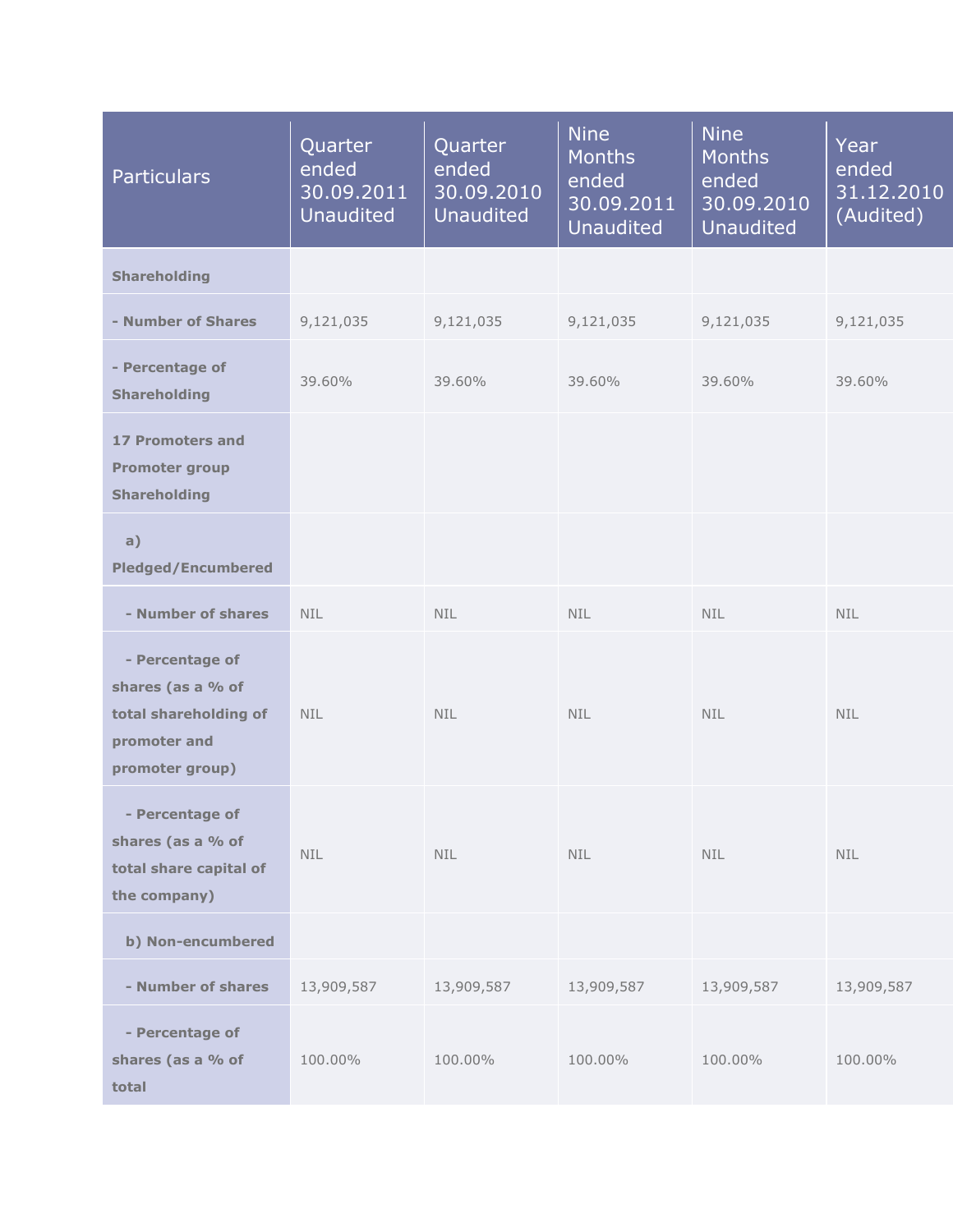| <b>Particulars</b>                                                             | Quarter<br>ended<br>$\sqrt{30.09}.2011$<br><b>Unaudited</b> | Quarter<br>ended<br>$\overline{30.09.2010}$<br><b>Unaudited</b> | <b>Nine</b><br><b>Months</b><br>ended<br>30.09.2011<br><b>Unaudited</b> | <b>Nine</b><br><b>Months</b><br>ended<br>30.09.2010<br><b>Unaudited</b> | Year<br>ended<br>31.12.2010<br>(Audited) |
|--------------------------------------------------------------------------------|-------------------------------------------------------------|-----------------------------------------------------------------|-------------------------------------------------------------------------|-------------------------------------------------------------------------|------------------------------------------|
| shareholding of<br>promoter and<br>promoter group)                             |                                                             |                                                                 |                                                                         |                                                                         |                                          |
| - Percentage of<br>shares (as a % of<br>total share capital of<br>the company) | $60.40\%$                                                   | $60.40\%$                                                       | 60.40%                                                                  | 60.40%                                                                  | 60.40%                                   |

## **Notes:**

- The above results were approved by the Board of Directors of the Company at its Meeting held on November 14, 2011.
- In accordance with Clause 41 of the Listing Agreement with the Stock Exchanges, the Company's Statutory Auditors have conducted a 'Limited Review' of the Financial Results for the quarter ended September 30, 2011.
- The Board of Directors had declared an Interim Dividend of Rs.4 per Equity share of Rs.10 for the year ending December 31, 2011. The Dividend (including Dividend Distribution Tax) amounted to Rs.107 million. The said dividend was paid on August 18, 2011 through National Electronic Clearing Service/Dividend Warrants.
- The break up of Net Sales is as follows:

| ,w <i>.</i>                     | Quarter<br>ended<br>Sept 30,<br>2011 | Quarter<br>ended<br>Sept 30,<br>2010 | Growth<br>$\frac{0}{0}$ | <b>Nine</b><br><b>Months</b><br>ended<br>Sept 30,<br>2011 | <b>Nine</b><br><b>Months</b><br>ended<br>Sept 30,<br>2010 | Growth<br>$\frac{0}{0}$ |
|---------------------------------|--------------------------------------|--------------------------------------|-------------------------|-----------------------------------------------------------|-----------------------------------------------------------|-------------------------|
| <b>Domestic</b><br><b>Sales</b> | 2,575                                | 2,320                                | 11.0%                   | 7,236                                                     | 6,469                                                     | 11.9%                   |
| <b>Export</b>                   | 552                                  | 436                                  | 26.6%                   | 1,682                                                     | 1,516                                                     | 10,9%                   |

(Rs. Million)